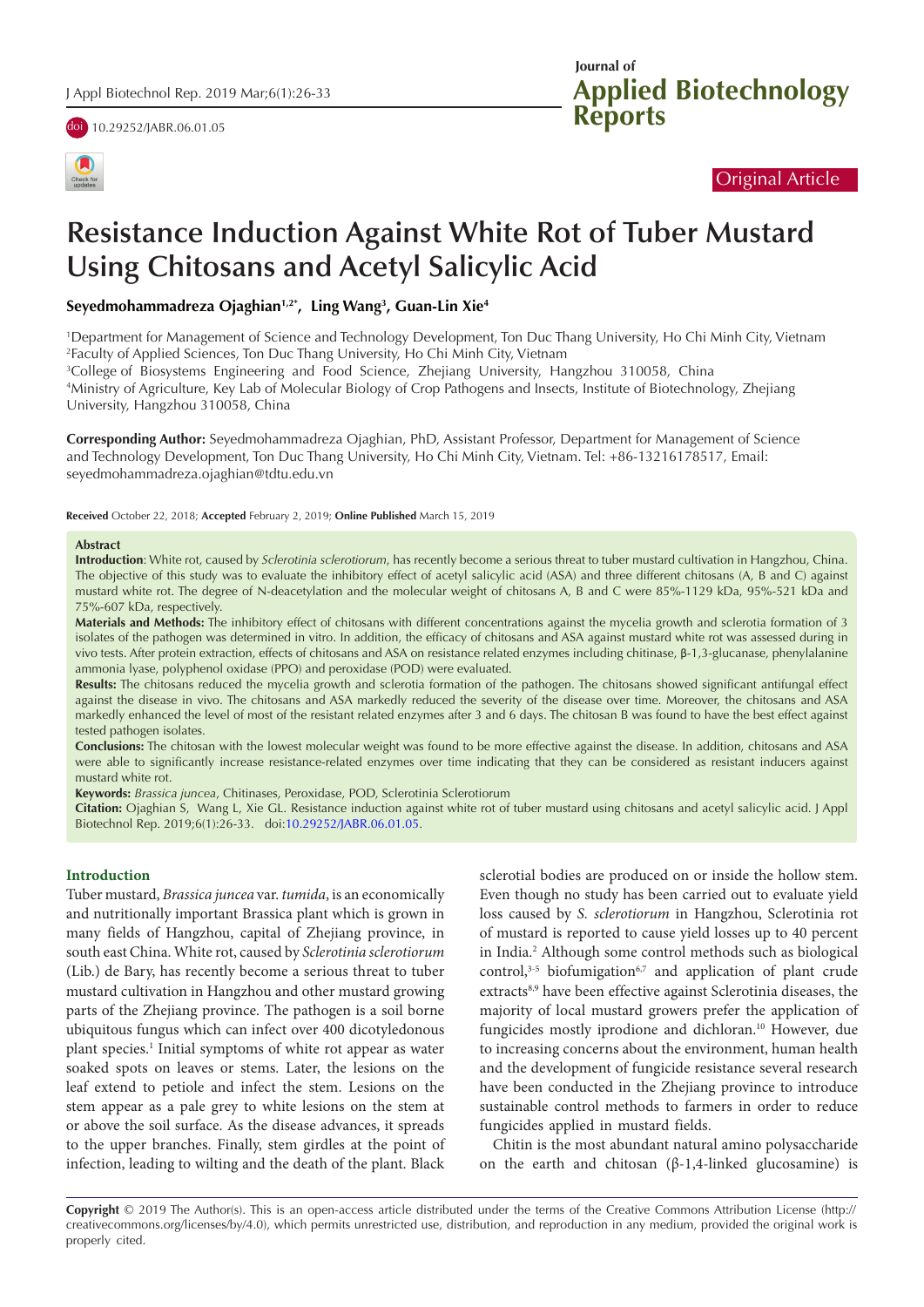a deacetylated derivative of chitin, although the degree of the N-deacetylation is almost never complete.11 There are many studies showing that chitosan is able to induce a considerable defensive reaction in plants against several pathogens including *S. sclerotiorum*. 12,13 The N-deacetylation and molecular weight are two key characteristics of chitosans for particular functions.<sup>14</sup> In addition to inducing systemic acquired resistance, chitosans have shown significant antifungal activities against numerous plant pathogens.13-15

Salycilic acid (SA) is a phenolic plant hormone which plays an important role in regulating defenses in plants against biotrophic and hemibiotrophic pathogens.16 As reported by Gaffney et al,<sup>17</sup> transgenic plants which express the bacterial *NahG* gene resulting in the change of SA into catechol are more susceptible to several pathogens. Delaney et al<sup>18</sup> showed that the endogenous level of SA and/or its conjugates increase in the plants infected by phytopathogens which lead to higher expression of pathogenesis related genes. No research has been conducted to assess acetyl salicylic acid (ASA) and compare chemically-different chitosans against mustard white rot.

Therefore, the objective of this study was to evaluate the inhibitory effect of ASA and 3 chitosans with different N-deacetylation and molecular weight against 3 isolates of *S. sclerotiorum*. Enzymatic analysis was carried out to assess the activity of 3 important enzymes involved in the resistance induction against phytopathogens.

## **Materials and Methods**

#### Origin of *Sclerotinia sclerotiorum* and Chemicals

Three isolates of *S. sclerotiorum* were chosen from the isolates collected from infected tuber mustard fields in Hangzhou. These isolates had already shown high aggressiveness against mustard plants under greenhouse conditions (data not published). The isolates were designated as 1, 2 and 3, respectively. They were routinely cultured on Potato Dextrose Agar (PDA, infusion of 200 g of potato, 20 g of dextrose, and 15 g of agar for 1 L of medium) and stored at  $4(\pm 1)$ °C until used.5 Three different kinds of chitosan produced from crab shells were obtained from Sigma-Aldrich (St Louis, MO, USA) and were named as chitosan A, chitosan B and chitosan C, respectively. The N-deacetylation and molecular weight of chitosans A, B and C were 85%-1129 kDa, 95%-521 kDa and 75%-607 kDa, respectively. In order to prepare 2 g/L solution of different chitosans, 2 g of each chitosan powder was dissolved in 80 mL of deionized water to which 2.5 mL of 10 N acetic acid had been added. After stirring (300 rpm) for 12 hours at room temperature, the pH was adjusted to 5.7 using 1 N NaOH. The solution was then made up to 100 mL with deionized water and autoclaved at 121°C for 20 minutes. The 0.5 and 5 g/L solutions were also made using this method.13 In addition, ASA  $(C_9H_8O_4$ , heavy metals <20 ppm, purity >98%) was purchased from the Sangon Chemical Company (Shanghai, China).

# *In Vitro* Effect of Chitosans Against *Sclerotinia sclerotiorum*

The isolates of *S. sclerotiorum* were grown on Carrot Dextrose Agar (CDA, infusion of 200 g of carrot, 20 g of dextrose, and 15 g of agar for 1 L of medium; final pH at 25 °C=5.6±0.2) and were used for *in vitro* and *in vivo* experiments.

Two drops (20 µL) of each chitosan (A, B and C) at the concentrations of 0.5, 2 and 5 g/L were swabbed on the surface of CDA in 90 mm Petri plates using a glass L-shaped rod. A 5 mm mycelial plug taken from the leading edge of a 3 day mycelium was then centrally inoculated facing down onto each CDA medium.13 There were two sets of controls in this test: sterile deionized water (C1) and 100 mL autoclaved deionized water containing 2.5 mL of 10 N acetic acid and adjusted to pH 5.6 using 1 N NaOH (C2). Two drops of C1 and C2 were used in controls. The Petri plates were sealed and incubated at 21-22°C. The percent inhibition of *S. sclerotiorum* radial growth in each treatment was measured 5 days after inoculation using the formula *I=*100*-*(*T×*100*/C*), where: I= percent growth inhibition, T= colony diameter in treatment and C=colony diameter in control. In addition, the percent inhibition of sclerotia formation was calculated after 15 days according to the formula *S=*100*-*(*Ts×*100*/Cs*), where: S= percent inhibition of sclerotia formation, Ts= the number of sclerotia in treatment and Cs= the number of sclerotia in control.8 This experiment was repeated 3 times with 5 repetitions for each treatment, and the effects of different treatments were determined in a completely randomized design.

#### Antifungal Effect of Chitosans Against Mustard White Rot

Tuber mustard (*B. juncea* var. *tumida*) seeds were bought from Feng Seeds company (Ningbo, Zhejiang province, China). After disinfection in 2% hypochlorite sodium for 2 minutes, the seeds were washed with autoclaved tap water and dried on sterile filter papers. The seeds were sown in each plastic pot filled with field soil pasteurized at  $75 \pm 5$  C for 1 hour, topped with 1 cm of vermiculite and were watered as needed for 70 days.

The plants were sprayed with 3 treatments (chitosans A, B and C) at concentrations 0.5, 2 and 5  $g/L$ , so that the plants were coated all over. There were 2 sets of controls: sterile deionized water (C1) and 100 mL autoclaved deionized water containing 2.5 mL of 10 N acetic acid and adjusted to pH 5.6 using 1 N NaOH  $(C2).<sup>13</sup>$ 

Four hours after spraying, the leaves of the plants were cut off the stems for evaluation of disease severity. A 5 mm mycelial plug was placed at the center of each leaf with the mycelium towards leaf surface. The leaves were placed in 200 mm Petri plates on 2 filter papers soaked with sterile water. These filter papers were used to provide necessary humidity in the plates.9 The plates were remained at 20-22°C. The infection (water soaked) radius on leaves was determined 7 days after inoculation. This experiment was repeated 4 times within 4 consecutive weeks for 3 isolates in a completely randomized block design.

## Evaluation of Chitosans and Acetyl Salicylic Acid Against Mustard White Rot Over Time

This experiment was conducted to assess the development of systemic resistance caused by ASA and chitosans against mustard white rot over time.<sup>13</sup> In this test, 70-day mustard plants were sprayed with ASA dissolved in sterile deionized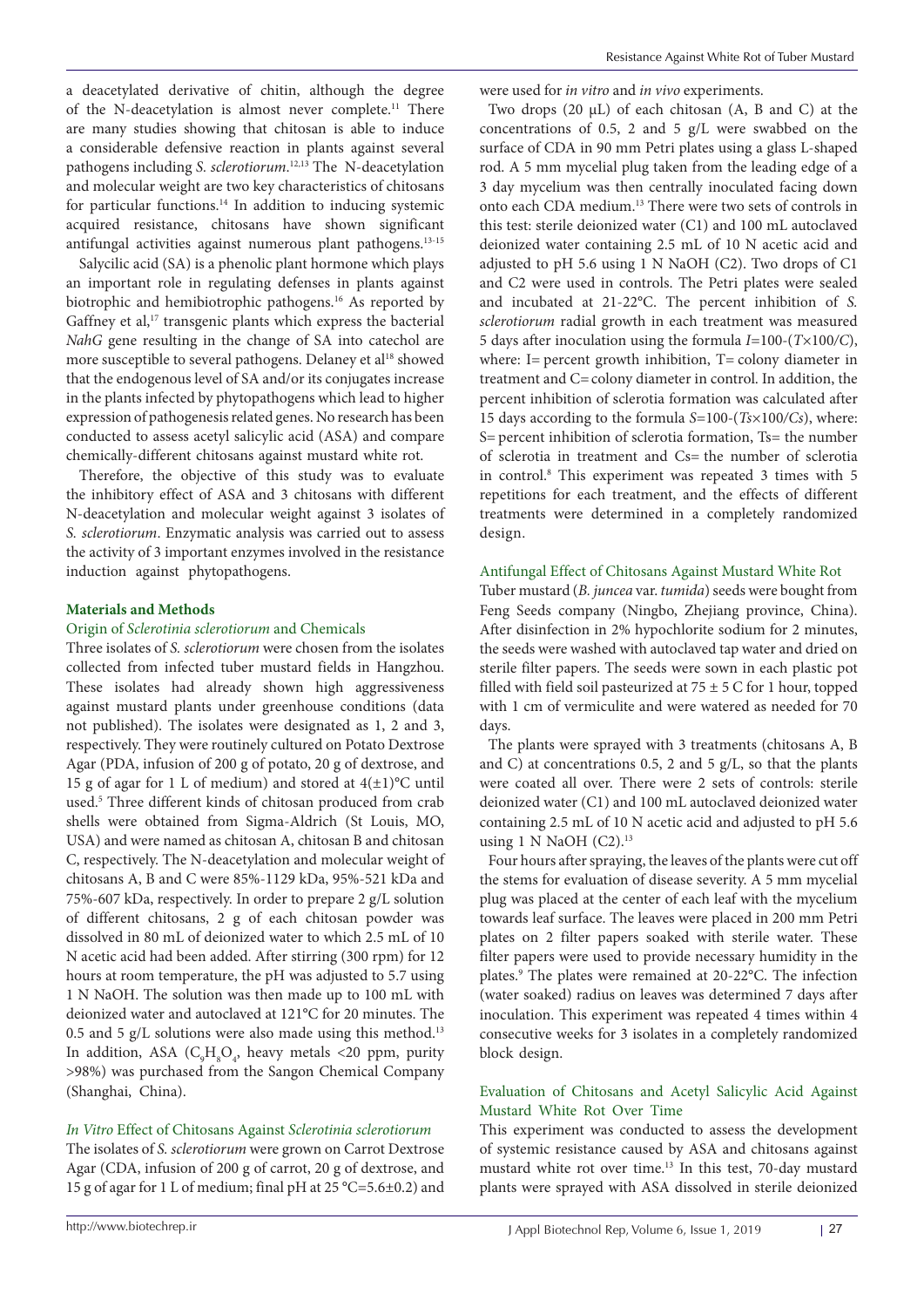water at concentrations 100, 300 and 600 mg/L. In addition, chitosans A, B and C at different concentrations (0.5, 2 and 5 g/L) were sprayed on mustard plants. There were two sets of controls (C1 and C2) as mentioned above. After leaving plants in laboratory conditions (24-26°C) for seven days, the leaves were cut off the plants and were inoculated as explained above and remained at 20-21°C. The infection radius on leaves was determined 7 days after inoculation with pathogen isolates. This experiment was repeated 3 times within 3 weeks for 3 isolates in a completely randomized block design.

# Protein Extraction

One, 3 and 6 days after spraying with chitosans  $(5 \text{ g/L})$  and ASA (600 mg/L), 70-day mustard leaves were cut off the plants. These concentrations had already shown the best inhibitory effect against the disease at *in vivo* tests. According to Roberti et al,<sup>19</sup> the leaves were weighed and ground in liquid nitrogen to fine powder in a pre-chilled mortar and pestle. Using 20 mM sodium acetate buffer (pH=5.2, 1 mL for 1 g fresh weight) containing polyvinylpolypyrrolidone (1 %, Sangon Chemical Company, Shanghai, China), total proteins were extracted and incubated at 4°C for 1.5 minutes under continuous gentle stirring. Afterwards, the extracts were centrifuged twice at 4°C at 8000 g for 25 minutes. In the next step, the supernatant was filtered using a Syringe Filter Unit (GV Millex®, Millipore, USA). The filtered material was then concentrated and desalted using a Centrifugal Filter Unit (Ultrafree®, Millipore, USA). The protein concentrations were evaluated by the protein-dye binding technique.<sup>20,21</sup>

# Assessment of Chitinase Activity

One, 3 and 6 days after treatment with chitosans (5 g/L) and ASA (600 mg/L), the activities of  $\beta$ -N-acetyl hexosaminidase, endochitinase and chitin 1,4-β-chitobiosidase were evaluated with 3 replications.<sup>21,22</sup> Chitinase evaluation were based on colorimetric assessment of *p*-nitrophenyl which was cleaved from the chitin-analogous substrates, *p*-nitrophenyl-N-acetyl-β-D-glucosaminide, *p*-nitrophenyl-β-D-N-N,N″-triacetylchitotriose and *p*-nitrophenyl-β-D-N,N′ diacetylchitobiose, respectively (all provided from Sangon Chemical Company, Shanghai, China). In this experiment, 40 μL of stock of each substrate solution  $(3 \text{ mg } L^{-1})$  were dissolved in 40 mM acetate buffer ( $pH = 5$ , 1 mL for 1 g fresh weight) and added to 40 μL of the protein extracted from each sample. After incubation for 2.5 hours in a laboratory bain-marie at 38°C, 0.06 of  $\text{Na}_{2}\text{Ca}_{3}$  (0.3 M) was added and the reaction was stopped. The absorbance was determined at 405 nm. Finally, the chitinase activity was calculated using an absorption coefficient for the p-nitrophenyl of 19 mM cm-1.

# Assessment of  $\beta$  -1,3-Glucanase Activity

The activity β-1,3-Glucanase was determined with 3 replications by calculating the production rate of reducing sugars, using laminarin (Sangon Chemical Company, Shanghai, China) as the substrate according to Kauffmann et al.23 In this experiment, the protein used in each replication of each treatment was extracted from 3 plants. The reaction mixture included 0.5 mL of sodium acetate buffer (0.1 M,

pH=5.3), containing 85 μL of the protein extract and 1 mg L-1 laminarin. After incubating for 2.5 hours at 38°C, alkaline copper reagent (0.3 mL) was added and the combination was heated for 25 minutes at 100°C. After cooling, Nelson's chromogenic reagent (0.2 mL) was added and absorbance was determined at 650 nm. The enzyme standards, substrate blanks and glucose were included. One unit of enzyme activity was considered as the amount of enzyme releasing 1 mg of glucose per min.

# Evaluation of Peroxidase Activity

According to Caruso et al,<sup>24</sup> the activity of peroxidase (POD) was assayed with 3 replications by measuring the absorbance increase at 470 nm at 30°C due to the tetraguaiacol formation from 0.47 % guaiacol (v/v) and 14 mM  $H_2O_2$  in 55 mM Tris buffer (pH 7.5). For each sample, the crude extract of protein (7 mg of total protein) was added to final volume (2 mL) of the reaction mixture. In this experiment, the protein used in each replication of each treatment was extracted from 3 plants. The activity of POD was measured using a coefficient of absorption for the tetraguaiacol of 27.6 mM  $\rm cm^{\text{-}1}$  at 470 nm.

## Spectrophotometry Analysis of Phenylalanine Ammonia Lyase, Polyphenol Oxidase and Peroxidase

The 70-day plants were sprayed with different chitosans and ASA at the concentration of 5g/L and 500 mg/L, respectively. The enzymatic analyses were done 2 and 4 days after inoculation with the pathogen. Activity assessments of PAL,<sup>25</sup> polyphenol oxidase (PPO)<sup>26</sup> and POD<sup>27</sup> were carried out. These experiments were repeated two times and there were 3 replicates in each treatment. There were 3 sets of controls: plant leaves sprayed with sterile deionized water (C1), plant leaves sprayed with 100 mL autoclaved deionized water containing 2.5 ml of 10 N acetic acid and adjusted to pH 5.6 using 1 N NaOH (C2) and plant leaves inoculated with the pathogen (isolate 1) (C3).

All enzyme extraction procedures were conducted at 4°C. To assess the activity of PAL, $25$  1 g of leaves tissue obtained from 3 plants for each replication was macerated and mixed with 2 mL extracting buffer [0.2 M boric acid buffer containing 10% (w/v), polyvinylpolypyrrolidone (PVPP), 1 mM EDTA and 50 mM β mercaptoethanol, pH 8.8]. For PPO and POD, 2 g of leaves tissue obtained from 3 plants for each replication was macerated with 10 mL of 100 mM sodium phosphate buffer (pH 6.4) containing PVPP (0.2 g), homogenized and centrifuged at 8000 g at 4°C for 30 minutes, and the supernatant was collected and used for enzyme assay.

In order to determine PAL activity, the enzyme extract (300 µL) was incubated with 1 mL 0.02 M L-phenylalanine and 2 mL of the PAL extracting buffer at 24°C for 2 minutes, and absorbance at 290 nm was measured in an ultraviolet spectrophotometer. The PAL activity was expressed as U290, where U290=0.01∆OD290/mg protein/min.

In order to determine the PPO activity,<sup>26</sup> 100 µL of enzyme extract was incubated with 2 ml of 0.05 M phosphate buffer (pH 7.0) and 0.5 mL of 0.5 M catechol at 24°C for 2 minutes, and the absorbance at 398 nm was measured with an ultraviolet spectrophotometer. The PPO activity was expressed as U398,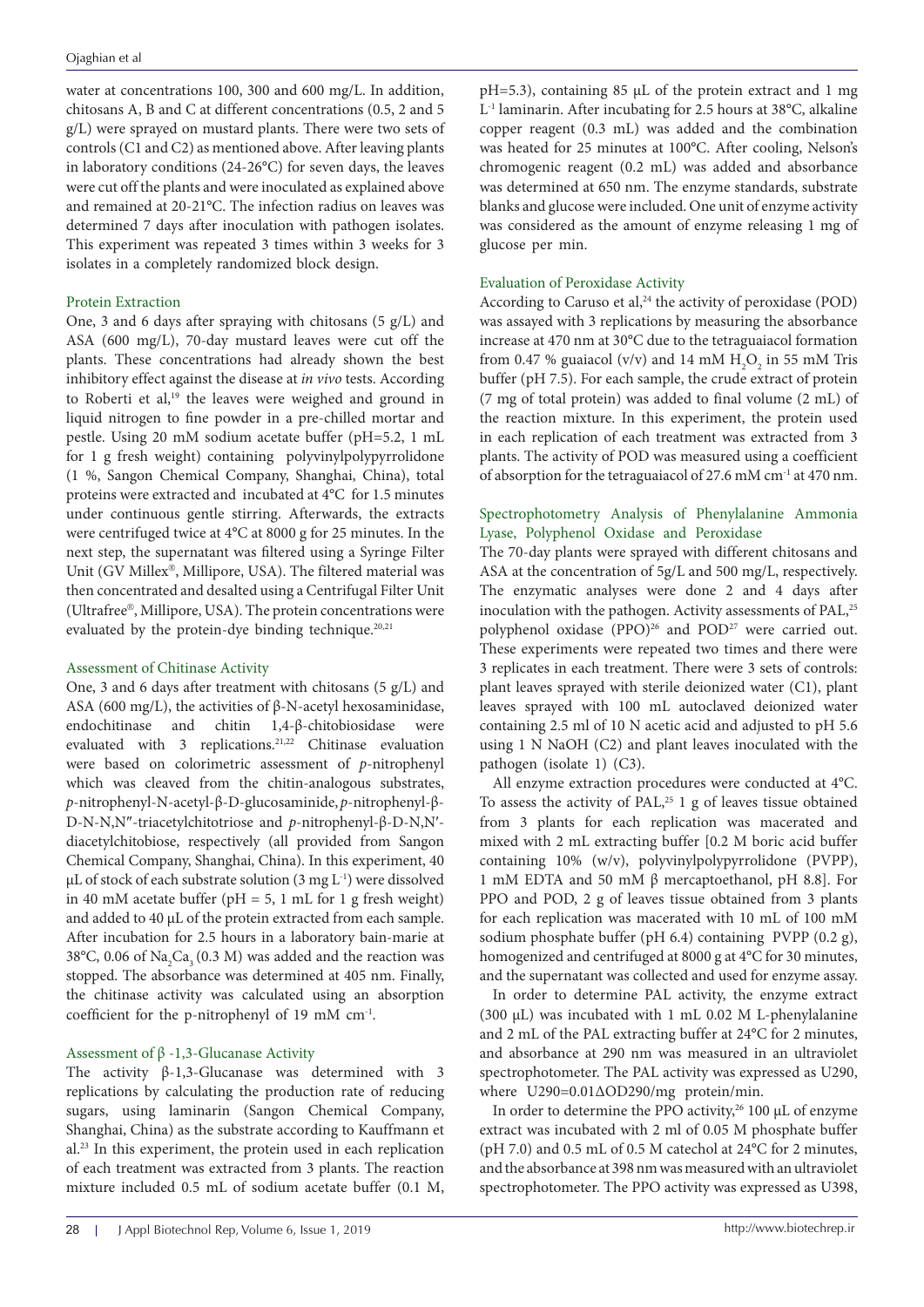The POD activity was determined using guaiacol as substrate.<sup>27</sup> The reaction mixture consisted of 0.1 mL of crude extract and 2 mL of guaiacol (8 mM in 100 mM sodium phosphate buffer, pH 6.4) and was incubated for 30 minutes at 30°C. The increase in absorbance at 460 nm was measured after 1 mL  $_{\rm H_2O_2}$  (24 mM) was added. The activity of POD was expressed as U460, where U460 =  $0.01 \triangle ODA60/mg$  protein/min.

## Data Analysis

The means of treatments recorded in percent were transformed in Sin<sup>1</sup> percentage transformation.<sup>28</sup> The effects of different treatments in each experiment were determined by the analysis of variance (ANOVA) using SAS software (SAS 8.2, 1999-2001; SAS Institute Inc., Cary, NC) in completely randomized design tests. Before running the statistics, the homogeneity of the variance was proved using Hartley's *F<sub>m</sub>* test. Means of treatments were separated using Fisher LSD test.

#### **Results**

## In Vitro Evaluation of Chitosans Against Radial Growth and Sclerotia Formation

After 5 days of incubation, 3 chitosans at different concentrations were significantly able to decrease mycelial growth  $(P<0.05)$  of the pathogen, and there was a positive correlation between the concentrations of chitosans and the growth inhibition ([Figure 1,](#page-3-0) [Table 1\)](#page-4-0). In this test, C1 and C2 differed in their effect on the pathogen isolates. The number of sclerotia (*P*<0.05) was significantly reduced by all chitosans at the concentration 5 g/L. In addition, a positive correlation was observed between the concentrations of chitosans and the sclerotia formation [\(Table 2](#page-4-1)).

Chitosan A reduced the mycelial growth of all isolates at the concentration of 0.5 g/L with statistically similar performances. However, chitosan A at concentration 2 and 5 g/L inhibited isolate 1 more than isolates 2 and 3. No inhibitory effect was observed in sclerotia formation at concentration 0.5 g/L. However, chitosan A at concentration 5 g/L inhibited

sclerotia formation of isolate 1 more than isolates 2 and 3 (Tables 1 and 2).

Chitosan B reduced the mycelial growth of all isolates at concentration 0.5 and 5 g/L with statistically similar performances. A at concentration 2 g/L, mycelial growth of isolate 1 was more inhibited than isolates 2 and 3. No inhibitory effect was observed in sclerotia formation at concentration 0.5 g/L. However chitosan B at concentration 2 and 5 g/L reduced sclerotia formation of isolate 1 more than other isolates (Tables 1 and 2).

Chitosan C decreased the mycelial growth of all 3 isolates at the concentration of 0.5 g/L at a statistically similar level. However, the mycelial growth of isolate 1 was more inhibited than other isolates at concentration 2 and 5 g/L. The chitosan C at the concentration of 0.5 g/L did not show any inhibitory effect against sclerotia formation for all 3 isolates. At concentration 2 g/L, chitosan C reduced sclerotia formation of only isolate 1. However, chitosan C at the concentration of 5 g/L reduced sclerotia formation of isolate 1 more than other isolates.

#### Antifungal Effect of Chitosans Against Mustard White Rot

After seven days of inoculation with the pathogen, the results showed that 3 chitosans at concentrations 2 and 5 g/L were able to significantly reduce (*P*<0.05) infection radius [\(Table](#page-4-2)  [3,](#page-4-2) [Figure 1\)](#page-3-0). Furthermore, there was a positive correlation between inhibitory efficacy and chitosans concentrations. In this test, C1 and C2 differed in their effect on the pathogen isolates.

In the plants inoculated with isolates 1 and 2, the highest inhibitory effect was observed in chitosan B (5 g/L) followed by chitosan B (2  $g/L$ ) as well as chitosans A and C (5  $g/L$ ) with statistically similar performances [\(Table 3](#page-4-2)).

<span id="page-3-0"></span>For isolate 3, chitosan B (5 g/L) was found to be the most effective treatment against the disease followed by chitosan  $B$  (2 g/L). The next treatments in order of superiority were chitosans A and C (2 g/L). No inhibitory efficacy was observed in chitosans A and C (0.5 g/L) compared to the controls ([Table 3\)](#page-4-2).



**Figure 1**. Inhibitory Effect of Chitosan B (5 g/L) Against Tuber Mustard White Rot Caused by *Sclerotinia sclerotiorum* (isolate 1). Compared with control (B), the infection radius caused by the pathogen was meaningfully reduced on plant leaves after seven days (A) cut off from 70-day plant (C). Compared with control (E), the radial growth of the pathogen (D) was meaningfully reduced after 5 days. In addition, the sclerotia formation (F) was significantly inhibited after 15 days compared to the control (G).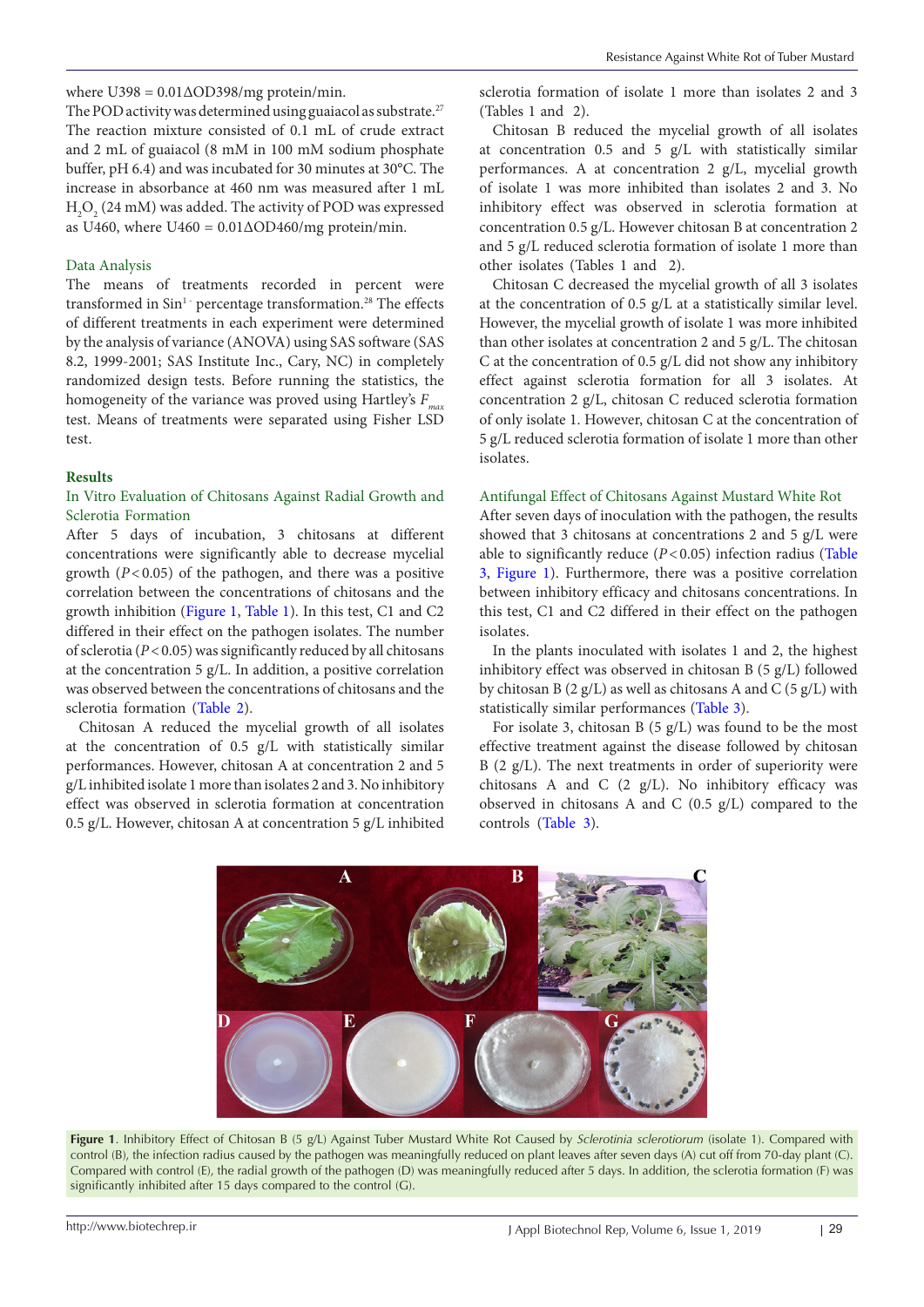<span id="page-4-0"></span>**Table 1**. Inhibitory Effect of 3 Chitosans at Different Concentrations Against Radial Growth of *Sclerotinia sclerotiorum* (3 isolates) on Carrot Dextrose Agar 5 Days After Inoculation at 21-22°C

|           | Radial Growth Inhibition $(\%)^a$ |                             |                              |                           |                             |                            |                             |                             |                              |
|-----------|-----------------------------------|-----------------------------|------------------------------|---------------------------|-----------------------------|----------------------------|-----------------------------|-----------------------------|------------------------------|
|           | Chitosan A                        |                             |                              | Chitosan B                |                             |                            | Chitosan C                  |                             |                              |
|           | $0.5$ g/L                         | 2 g/L                       | 5 g/L                        | $0.5$ g/L                 | 2 g/L                       | 5 g/L                      | $0.5$ g/L                   | 2 g/L                       | 5 g/L                        |
| Controls  | $\mathbf{0}$                      | $\overline{0}$              | $\overline{0}$               | $\overline{0}$            | $\overline{0}$              | $\Omega$                   | $\overline{0}$              | $\theta$                    | $\overline{0}$               |
| Isolate 1 | $10.3 + 2.4$ <sup>a</sup>         | $41.2 + 9.7b$               | $53.8 + 14.7b$               | $27.8 + 5.4$ <sup>a</sup> | $52.1 + 13.6^b$             | $85.1 + 17.3$ <sup>a</sup> | $9.3 \pm 2.6^{\circ}$       | $42.8 \pm 9.2^{\rm b}$      | $55.2 + 16.8$ <sup>b</sup>   |
| Isolate 2 | $11.5 \pm 3.2$ <sup>a</sup>       | $32.8 \pm 6.1$ <sup>a</sup> | $42.9 \pm 8.6^{\circ}$       | $26.5+7.2$ <sup>a</sup>   | $43.2 \pm 10.5^{\circ}$     | $83.9 \pm 12.6^{\circ}$    | $11.2 \pm 3.9^{\rm a}$      | $31.5 \pm 7.6^{\circ}$      | $44.7 \pm 10.3$ <sup>a</sup> |
| Isolate 3 | $10.5 \pm 2.8$ <sup>a</sup>       | $34.5 \pm 7.3$ <sup>a</sup> | $48.6 \pm 7.5$ <sup>ab</sup> | $27.1 \pm 4.9^{\circ}$    | $41.8 \pm 7.3$ <sup>a</sup> | $84.1 \pm 17.5^{\circ}$    | $10.8 \pm 2.4$ <sup>a</sup> | $33.9 \pm 5.3$ <sup>a</sup> | $43.9 \pm 14.6^{\circ}$      |

<sup>a</sup> Within columns, means followed by a common letter do not differ significantly at the *P*<0.05 level of confidence according to Fisher's test. Values in the table indicate means ± standard error. This experiment was repeated 3 times and each treatment was replicated 5 times.

<span id="page-4-1"></span>**Table 2.** Inhibition Percentage of Sclerotia Formation of *Sclerotinia sclerotiorum* (3 Isolates) by 3 Chitosans at Different Concentrations on Carrot Dextrose Agar 15 Days After Inoculation at 21-22°C

|           | Percent inhibition of Sclerotia Formation <sup>a</sup> |                       |                           |                |                             |                            |                |                |                              |
|-----------|--------------------------------------------------------|-----------------------|---------------------------|----------------|-----------------------------|----------------------------|----------------|----------------|------------------------------|
|           | Chitosan A                                             |                       |                           | Chitosan B     |                             |                            | Chitosan C     |                |                              |
|           | $0.5$ g/L                                              | 2 g/L                 | 5 g/L                     | $0.5$ g/L      | 2 g/L                       | 5 g/L                      | $0.5$ g/L      | 2 g/L          | 5 g/L                        |
| Controls  | $\mathbf{0}$                                           |                       |                           | $\overline{0}$ | $\Omega$                    | $\Omega$                   | $\overline{0}$ |                | $\overline{0}$               |
| Isolate 1 |                                                        | $8.5 \pm 1.3^{\circ}$ | $24.1 \pm 5.3^{\rm b}$    | $\Omega$       | $32.8 + 5.7b$               | $62.5+18.3b$               |                | $12.9 + 4.6^a$ | $51.2 \pm 17.8$ <sup>b</sup> |
| Isolate 2 | $\Omega$                                               |                       | $11.6 + 7.2$ <sup>a</sup> | $\mathbf{0}$   | $20.3 \pm 4.5^{\circ}$      | $49.8 + 15.7$ <sup>a</sup> | $\Omega$       |                | $43.5 \pm 11.9^a$            |
| Isolate 3 | $\Omega$                                               |                       | $13.1 \pm 4.8^a$          |                | $21.9 \pm 6.1$ <sup>a</sup> | $48.9 \pm 11.6^{\circ}$    |                |                | $41.7 \pm 16.7$ <sup>a</sup> |

a As same as noted for Table 1.

Efficacy of Chitosans and Acetyl Salicylic Acid Against Mustard White Rot Over Time

The results after seven days of inoculation with the pathogen isolates showed that all the 3 chitosans at concentrations 2 and 5 g/L as well as ASA (300 and 600 mg/L) reduced (*P*<0.05) infection radius on mustard leaves [\(Table 3](#page-4-2)).

In the plants inoculated with isolate 1, the highest efficacy was observed in chitosan B (5 g/L) followed by chitosan B (2 g/L) and chitosan C (5 g/L) with statistically similar results.

For isolate 2, chitosan B (5 g/L) showed the best inhibitory effect followed by chitosan B  $(2 g/L)$ , chitosan C  $(5 g/L)$  and ASA (600 mg/L) with a same statistical level ([Table 4\)](#page-4-3).

For isolate 3, chitosan B  $(5 \text{ g/L})$  was the best effective treatment which was followed by chitosan B (2 g/L), chitosan

<span id="page-4-2"></span>**Table 3.** Antifungal Efficacy of 3 Chitosans at Different Concentrations Against Tuber Mustard White rot after 7 Days of Inoculation by 3 Isolates of *Sclerotinia sclerotiorum*

| Infection Radius (cm)* |               |                             |                            |                             |  |  |
|------------------------|---------------|-----------------------------|----------------------------|-----------------------------|--|--|
|                        | Concentration | <b>Isolate 1</b>            | Isolate 2                  | Isolate 3                   |  |  |
| Control 1              |               | $9.7 \pm 0.3^a$             | $8.5 + 1.4$ <sup>a</sup>   | $9.8 \pm 0.2$ <sup>a</sup>  |  |  |
| Control 2              |               | $9.1 \pm 0.5^{\text{a}}$    | $8.3 \pm 0.9$ <sup>a</sup> | $9.4 \pm 0.7$ <sup>a</sup>  |  |  |
|                        | $0.5$ g/L     | $9.5 \pm 0.4^a$             | $8.8 \pm 1.5^{\circ}$      | $9.5 \pm 0.4$ <sup>a</sup>  |  |  |
| Chitosan A             | 2 g/L         | $7.1 \pm 1.3^{b}$           | $5.5 + 1.2b$               | $6.9 \pm 1.3^{b}$           |  |  |
|                        | 5 g/L         | $2.3 \pm 0.8$ <sup>c</sup>  | $2.8 \pm 0.5$ <sup>c</sup> | $3.1 \pm 0.9$ <sup>c</sup>  |  |  |
|                        | $0.5$ g/L     | $4.1 \pm 1.7$ <sup>bc</sup> | $3.4 + 1.1$ <sup>bc</sup>  | $3.2 \pm 0.7$ <sup>c</sup>  |  |  |
| Chitosan B             | 2 g/L         | $2.6 \pm 0.5$ <sup>c</sup>  | $2.9 \pm 0.7$ <sup>c</sup> | $2.1 \pm 0.5$ <sup>cd</sup> |  |  |
|                        | 5 g/L         | $1.3 + 0.8$ <sup>cd</sup>   | $0.9 + 0.1$ <sup>d</sup>   | $1.1 + 0.3d$                |  |  |
|                        | $0.5$ g/L     | $9.2 \pm 0.7$ <sup>a</sup>  | $8.5 \pm 0.9$ <sup>a</sup> | $9.4 \pm 0.5^{\text{a}}$    |  |  |
| Chitosan C             | $2$ g/L       | $7.2 \pm 1.9^b$             | $3.5 + 1.2$ <sub>bc</sub>  | $6.5 \pm 1.8$ <sup>b</sup>  |  |  |
|                        | 5 g/L         | $2.8 \pm .06$ <sup>c</sup>  | $2.7 \pm 0.8$ <sup>c</sup> | $3.5 \pm 0.8$ <sup>c</sup>  |  |  |

<sup>a</sup> This experiment was repeated 4 times. Within columns, means followed by a common letter do not differ significantly at the *P*<0.05 level of confidence according to Fisher exact test. Values in the table indicate means  $\pm$  standard error.

C (5 g/L) and ASA (300 and 600 mg/L) with statistically similar performances ([Table 4](#page-4-3)).

## Activity Assessment of Chitinases, β-1, 3-Glucanase and Peroxidase

The results showed that level of most enzymes significantly increased (*P*>0.05) after 3 and 6 days compared with controls [\(Table 5\)](#page-5-0). The highest level of  $β$ -N-acetyl hexosaminidase was observed in chitosans A, B and C after 6 days [\(Table 5\)](#page-5-0). In addition, the most activity of endochitinase was observed in chitosan B after 3 and 6 days. The chitosans B and C increased the activity of Chitin 1,4-β-chitobiosidase after 6 days more

<span id="page-4-3"></span>**Table 4**. Resistance Induction Against Tuber Mustard White Rot Caused by 3 Isolates of *Sclerotinia sclerotiorum* After 7 Days of Spraying 3 Chitosans and Acetyl Salicylic Acid at Different Concentrations on Plants

| Infection Radius (cm) <sup>a</sup> |               |                             |                             |                            |  |  |  |
|------------------------------------|---------------|-----------------------------|-----------------------------|----------------------------|--|--|--|
|                                    | Concentration | <b>Isolate 1</b>            | <b>Isolate 2</b>            | <b>Isolate 3</b>           |  |  |  |
| Control 1                          |               | $9.4 \pm 0.5$ <sup>a</sup>  | $8.7 \pm 1.2^a$             | $9.2 \pm 0.7$ <sup>a</sup> |  |  |  |
| Control 2                          |               | $9.5 \pm 0.2$ <sup>a</sup>  | $8.9 \pm 0.7$ <sup>a</sup>  | $9.5 \pm 0.3$ <sup>a</sup> |  |  |  |
|                                    | $0.5$ g/L     | $9.1 \pm 0.8$ <sup>a</sup>  | $8.5 \pm 1.4^a$             | $9.1 \pm 0.8$ <sup>a</sup> |  |  |  |
| Chitosan A                         | $2$ g/L       | $5.3 \pm 1.2^b$             | $5.6 \pm 0.9^b$             | $5.5 \pm 1.2^b$            |  |  |  |
|                                    | 5 g/L         | $5.7 \pm 0.9^{\rm b}$       | $5.1 \pm 0.8^{\rm b}$       | $5.3 \pm 0.4^b$            |  |  |  |
|                                    | $0.5$ g/L     | $9.5 \pm 0.4$ <sup>a</sup>  | $7.5 \pm 1.2^{ab}$          | $7.2 \pm 1.1^{ab}$         |  |  |  |
| Chitosan B                         | 2 g/L         | $2.5 \pm 0.7$ <sup>c</sup>  | $2.8 \pm 0.5$ <sup>c</sup>  | $2.6 \pm 0.9$ <sup>c</sup> |  |  |  |
|                                    | 5 g/L         | $1.2 \pm 0.3$ <sup>cd</sup> | $0.5 \pm 0.1$ <sup>d</sup>  | $0.7 \pm 0.1$ <sup>d</sup> |  |  |  |
|                                    | $0.5$ g/L     | $9.3 \pm 0.5$ <sup>a</sup>  | $7.4 \pm 1.6^{ab}$          | $9.3 \pm 1.5^a$            |  |  |  |
| Chitosan C                         | $2$ g/L       | $3.7 \pm 0.4$ bc            | $5.4 \pm 1.1$ <sup>b</sup>  | $5.2 \pm 1.2$ <sup>b</sup> |  |  |  |
|                                    | 5 g/L         | $2.7 \pm 0.6$ <sup>c</sup>  | $2.5 \pm 0.3$ <sup>c</sup>  | $2.4 \pm 0.8$ <sup>c</sup> |  |  |  |
|                                    | 100 mg/L      | $9.3 \pm 0.5$ <sup>a</sup>  | $8.8 \pm 1.7^{\rm a}$       | $9.6 \pm 1.7$ <sup>a</sup> |  |  |  |
| Acetyl salicylic acid              | 300 mg/L      | $5.5 \pm 1.2^b$             | $3.7 \pm 1.6$ <sup>bc</sup> | $2.8 \pm 0.3$ <sup>c</sup> |  |  |  |
|                                    | $600$ mg/L    | $3.9 \pm 1.8$ bc            | $2.7 \pm 0.5$ <sup>c</sup>  | $2.5 \pm 0.4$ <sup>c</sup> |  |  |  |

<sup>a</sup> All the means within a column followed by the same letter are not significantly different at the  $P < 0.05$  level of confidence according to Fisher exact test. This experiment was repeated 3 times within 3 weeks.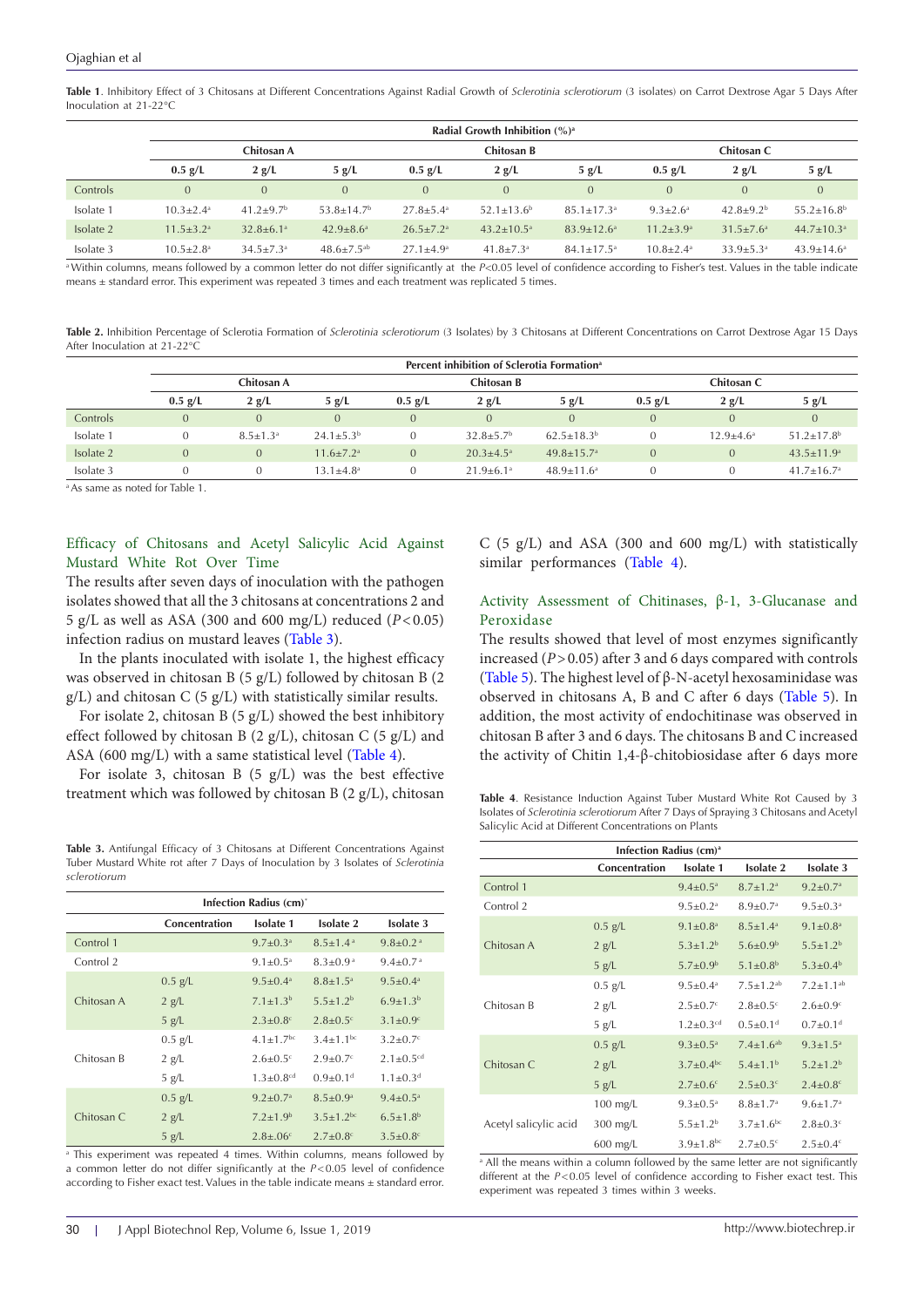<span id="page-5-0"></span>Table 5. Effect of 3 Chitosans (5 g/L) and Acetyl Salicylic Acid (600 mg/L) on Resistant Related Enzymes in Tuber Mustard Leaves After 1, 3 and 6 Days of Spraying on 70-Day Plants

| Enzyme Activity After One Day (U/mg Protein)* |                           |                        |                                             |                        |                   |  |  |
|-----------------------------------------------|---------------------------|------------------------|---------------------------------------------|------------------------|-------------------|--|--|
|                                               | β-N-acetyl Hexosaminidase | <b>Endochitinase</b>   | Chitin 1,4-β-Chitobiosidase                 | $\beta$ -1,3-Glucanase | <b>POD</b>        |  |  |
| Control 1                                     | $0.00534$ <sup>a</sup>    | $0.00331$ <sup>a</sup> | $0.00242$ <sup>a</sup>                      | 1.83 <sup>a</sup>      | 1.35 <sup>a</sup> |  |  |
| Control 2                                     | 0.00539a                  | $0.00335$ <sup>a</sup> | 0.00249a                                    | 1.79 <sup>a</sup>      | 1.38 <sup>a</sup> |  |  |
| Chitosan A                                    | $0.00536$ <sup>a</sup>    | $0.00341$ <sup>a</sup> | 0.00342 <sup>b</sup>                        | 1.85 <sup>a</sup>      | 1.34 <sup>a</sup> |  |  |
| Chitosan B                                    | $0.00655^{b}$             | 0.00462 <sup>b</sup>   | 0.00351 <sup>b</sup>                        | 2.56 <sup>b</sup>      | 2.59 <sup>b</sup> |  |  |
| Chitosan C                                    | $0.00541$ <sup>a</sup>    | 0.00339a               | 0.00348 <sup>b</sup>                        | 1.84 <sup>a</sup>      | 2.61 <sup>b</sup> |  |  |
| <b>ASA</b>                                    | $0.00543$ <sup>a</sup>    | $0.00342$ <sup>a</sup> | $0.00251$ <sup>a</sup>                      | 1.75 <sup>a</sup>      | 1.33 <sup>a</sup> |  |  |
|                                               |                           |                        | Enzyme Activity After 3 Day (U/mg Protein)* |                        |                   |  |  |
|                                               | β-N-acetyl Hexosaminidase | <b>Endochitinase</b>   | Chitin 1,4-β-Chitobiosidase                 | $\beta$ -1,3-Glucanase | <b>POD</b>        |  |  |
| Control 1                                     | $0.00536$ <sup>a</sup>    | $0.00335$ <sup>a</sup> | $0.00245$ <sup>a</sup>                      | 1.85 <sup>a</sup>      | 1.36 <sup>a</sup> |  |  |
| Control 2                                     | $0.00541$ <sup>a</sup>    | 0.00339a               | $0.00243$ <sup>a</sup>                      | 1.72 <sup>a</sup>      | 1.37 <sup>a</sup> |  |  |
| Chitosan A                                    | 0.00683 <sup>b</sup>      | 0.00483 <sup>b</sup>   | 0.00352 <sup>b</sup>                        | 2.63 <sup>b</sup>      | 1.38 <sup>a</sup> |  |  |
| Chitosan B                                    | 0.00691 <sup>b</sup>      | 0.00672                | 0.00345 <sup>b</sup>                        | 3.95c                  | 2.57 <sup>b</sup> |  |  |
| Chitosan C                                    | $0.00602$ <sup>ab</sup>   | 0.00473 <sup>b</sup>   | 0.00349 <sup>b</sup>                        | $3.11^{bc}$            | 2.61 <sup>b</sup> |  |  |
| <b>ASA</b>                                    | 0.00685 <sup>b</sup>      | 0.00479 <sup>b</sup>   | $0.00248$ <sup>a</sup>                      | 2.66 <sup>b</sup>      | 2.67 <sup>b</sup> |  |  |
|                                               |                           |                        | Enzyme Activity After 6 Day (U/mg Protein)* |                        |                   |  |  |
|                                               | β-N-acetyl Hexosaminidase | <b>Endochitinase</b>   | Chitin 1,4-β-Chitobiosidase                 | $\beta$ -1,3-Glucanase | <b>POD</b>        |  |  |
| Control 1                                     | $0.00542$ <sup>a</sup>    | $0.00337$ <sup>a</sup> | $0.00251$ <sup>a</sup>                      | 1.78 <sup>a</sup>      | 1.34 <sup>a</sup> |  |  |
| Control 2                                     | $0.00537$ <sup>a</sup>    | $0.00341$ <sup>a</sup> | 0.00249a                                    | 1.86 <sup>a</sup>      | 1.33 <sup>a</sup> |  |  |
| Chitosan A                                    | 0.00722c                  | 0.00491 <sup>b</sup>   | 0.00346 <sup>b</sup>                        | 2.65 <sup>b</sup>      | 2.63 <sup>b</sup> |  |  |
| Chitosan B                                    | 0.00729c                  | $0.00683$ <sup>c</sup> | $0.00563$ <sup>c</sup>                      | 4.09 <sup>c</sup>      | 3.89 <sup>c</sup> |  |  |
| Chitosan C                                    | 0.00733c                  | $0.00595$ bc           | 0.00559c                                    | 2.59 <sup>b</sup>      | 3.93c             |  |  |
| <b>ASA</b>                                    | 0.00688 <sup>b</sup>      | 0.00485 <sup>b</sup>   | $0.00436$ bc                                | 2.76 <sup>b</sup>      | 2.71 <sup>b</sup> |  |  |

\* All the means within a column followed by the same letter are not significantly different at the P>0.05 level of confidence according to Fisher exact test. U: one unit of enzyme activity was defined as the amount of enzyme which releases 1 μmol of substrate per min.

than the other treatments compared to the controls. The chitosan B (after 3 and 6 days) and chitosan C (after 6 days) were the most effective treatments in increasing the activity of β-1,3-glucanase with a same statistical level. The highest POD activity was found to be in chitosans B and C after 6 days ([Table 5](#page-5-0)).

#### Activity of PAL, PPO and POD

After 2 days, the highest level of PPO was observed in chitosan C followed by other chitosans as well as ASA with similar statistical results [\(Table 6](#page-5-1)). All 3 chitosans significantly increased the POD activity in a statistically same level. However no change was observed in the PAL activity in plant leaves due to 3 chitosans and ASA compared to the controls. After 4 days, chitosan B increased the activity of PPO in the highest level. The highest level of POD was observed in chitosan C followed by chitosan B. Also, the ASA significantly increased the PAL level more than the other treatments. The 3 chitosans were the next treatments in order of superiority with similar statistical results ([Table 6](#page-5-1)).

#### **Discussion**

The *S. sclerotiorum* is a ubiquitous phytopathogen which infects many dicotyledonous plants including Brassica crops. Although many research have been conducted to assess control measures against Sclerotinia diseases on different crops,4-10 no research has been found about nonchemical methods against tuber mustard white rot.

The *in vitro* antifungal effect of tested chitosans and ASA was evaluated in previous research.<sup>13</sup> In this study, chitosans

<span id="page-5-1"></span>Table 6. Effect of 3 Chitosans (5 g/L) and Acetyl Salicylic Acid (600 mg/L) on Phenylalanine Ammonia Lyase, Polyphenoloxidase and Peroxidase in Tuber Mustard Leaves After 2 and 4 Days of Inoculation With *Sclerotinia sclerotiorum* (Isolate 1)

| <b>Enzyme Activity</b> |                               |                               |                             |                             |                             |                             |  |  |
|------------------------|-------------------------------|-------------------------------|-----------------------------|-----------------------------|-----------------------------|-----------------------------|--|--|
|                        |                               | <b>PPO</b>                    | <b>POD</b>                  |                             |                             | PAL                         |  |  |
|                        | After 2 Days                  | After 4 Days                  | After 2 Days                | After 4 Days                | After 2 Days                | After 4 Days                |  |  |
| Control 1              | $68.3 \pm 9.2$ <sup>a</sup>   | $67.5 \pm 12.8$ <sup>a</sup>  | $5.6 \pm 1.2$ <sup>a</sup>  | $5.1 \pm 2.3$ <sup>a</sup>  | $9.8 \pm 2.3$ <sup>a</sup>  | $10.3 \pm 1.7$ <sup>a</sup> |  |  |
| Control 2              | $72.4 + 12.9$ <sup>a</sup>    | $74.3 \pm 20.4$ <sup>a</sup>  | $4.9 \pm 0.8$ <sup>a</sup>  | $5.4 \pm 1.8$ <sup>a</sup>  | $10.2 \pm 1.5$ <sup>a</sup> | $9.6 \pm 2.4$ <sup>a</sup>  |  |  |
| Control 3              | $69.7 \pm 11.1$ <sup>a</sup>  | $72.8 \pm 19.3$ <sup>a</sup>  | $5.3 \pm 1.6$ <sup>a</sup>  | $5.6 \pm 2.7$ <sup>a</sup>  | $11.3 \pm 2.7$ <sup>a</sup> | $11.5 \pm 1.6$ <sup>a</sup> |  |  |
| Chitosan A             | $156.5+27.4b$                 | $165.2 \pm 18.7$ <sup>b</sup> | $12.8 \pm 2.7$ <sup>b</sup> | $13.9 \pm 4.5^{\mathrm{b}}$ | $10.5 \pm 1.6$ <sup>a</sup> | $25.9 \pm 5.8$ <sup>b</sup> |  |  |
| Chitosan B             | $285.9 \pm 36.2$              | 428.4 $\pm$ 51.5 <sup>d</sup> | $13.2 \pm 4.5$ <sup>b</sup> | $18.8 \pm 2.1$ bc           | $11.1 \pm 3.2$ <sup>a</sup> | $27.1 \pm 6.3^{\mathrm{b}}$ |  |  |
| Chitosan C             | $161.7+19.4b$                 | $371.2 + 44.9$ cd             | $11.7 + 3.9b$               | $25.4 \pm 5.6$ <sup>c</sup> | $9.9 \pm 2.4$ <sup>a</sup>  | $28.4 + 3.7b$               |  |  |
| <b>ASA</b>             | $153.5 \pm 28.6$ <sup>b</sup> | $267.5 \pm 32.8$              | $8.2 \pm 1.6$ ab            | $12.7 + 5.4b$               | $11.4 \pm 3.1$ <sup>a</sup> | 45.9 $\pm$ 5.2 $\degree$    |  |  |

All the means within a column followed by the same letter are not significantly different at the *P*<0.05 level of confidence according to Fisher's test. The PPO activity was expressed as U398, where U398=0.01∆OD398/mg protein/min. These experiments were repeated two times and there were three replicates in each treatment. There were three sets of controls: plant leaves sprayed with sterile deionized water (Control 1), plant leaves sprayed with 100 mL autoclaved deionized water containing 2.5 ml of 10 N acetic acid and adjusted to pH 5.6 using 1 N NaOH (Control 2) and plant leaves inoculated with the pathogen (isolate 1) (Control 3). The activity of POD was expressed as U460, where U460=0.01∆OD460/mg protein/min. The PAL activity was expressed as U290, where U290=0.01∆OD290/mg protein/min.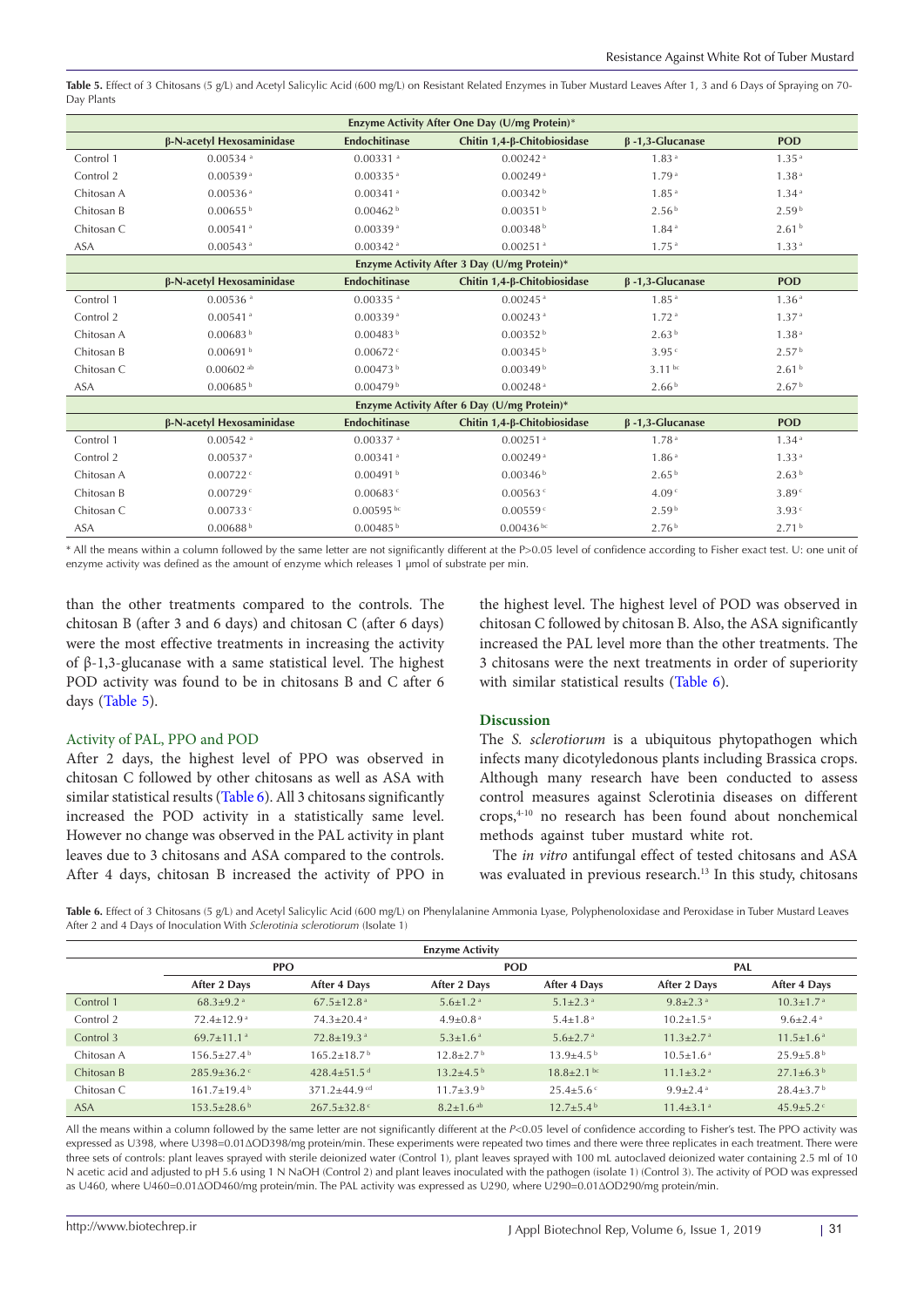showed significant inhibitory effect against the disease. Previous studies have shown that chitosans, as nontoxic and inexpensive biopolymers, are able to markedly reduce the severity of different plant pathogens.<sup>13-29</sup> In this research, 3 different chitosans designated as A, B and C were assessed against the pathogen. As a result, chitosan B had the highest DN and the least molecular weight compared to chitosans A and C. Although all tested chitosans showed inhibitory efficacy against mustard white rot, chitosan B was found to have the best effect against tested pathogen isolates. These results were in agreement with previous researches which showed that the fungicidal effect of chitosan rises when the DN increases.<sup>30,31</sup> It may be due to lower numbers of acetyl groups, more deacetylated chitosans possess a higher polycationic character and develop polyelectrolyte complexes with negatively charge carboxyl groups present in the cell walls of fungi.<sup>32</sup> In this study, chitosan with lowest molecular weight (chitosan B) showed the best effect against *S. sclerotiorum.* Numerous studies have shown that low molecular weight chitosans are more effective against fungal phytopathogens.33,34 However some researches have shown that high molecular weight chitosans are more effective against the mycelial growth of some plant pathogenic fungi.35,36 Therefore, it is essential to study the exact role of physiochemical properties, as well as molecular and ultrastructural mechanisms, of chitosans involved in its antifungal activity. Previous studies have shown that isolates of *S. sclerotiorum* show different reaction to different biocontrol agents and environmental conditions.37,38 Therefore, the effect of chitosans and ASA was assessed against 3 isolates of the pathogen. In this research, ASA significantly decreased infection radius of the pathogen isolates on plant leaves. Although SA has been able to affect fungal development, spore viability of *Saccharomyces cerevisiae***,** 39 conidial germination of *Sphaerotheca fuliginea*40 and blastospore germination of *Paecilomyces fumosoroseus,*41 some researchers have suggested that SA does not have direct antifungal activity.42 The chitosans and ASA applied seven days before inoculation with pathogen were still able to reduce infection levels indicating that chitosans and ASA may be able to induce an acquired resistance induction. The resistance against plant pathogens has been reported to be associated with the changes of the activity of 3 enzymes including PPO, POD and PAL<sup>13</sup> which have been assessed in this study. The results of this study showed that the activity of the 3 above mentioned enzymes increases due to the application of different chitosans and ASA after two and 4 days. However no change was found in PAL level after 2 days. The chitinase has reported to have an important role in resistance induction against Sclerotinia diseases. A previous research has reported increased resistance against carrot rot in transgenic carrots expressing chitinase *chit42* from *Trichoderma harzianum*. 43

## **Conclusions**

In conclusion, this research showed that chitosans and ASA have the potential to reduce the severity of mustard white rot. In general, the chitosan with lowest molecular weight was found to be more effective against the disease. In addition,

chitosans and ASA were able to significantly increase resistance-related enzymes over time indicating that they can

be considered as resistant inducers against mustard white rot.

#### **Authors' Contributions**

All authors equally contributed to the current study.

#### **Conflict of Interest Disclosures**

The authors declare they have no conflicts of interest.

#### **Acknowledgments**

The authors would like to deeply thank Dr. Zhang Jingze for his great help with providing some materials for this study. This research was funded by Ton Duc Thang University, Ho Chi Minh City, Vietnam.

#### **References**

- 1. Boland GJ, Hall R. Index of plant hosts of Sclerotinia sclerotiorum. Can J Plant Pathol. 1994;16(2):93-108. doi:[10.1080/07060669409500766.](https://doi.org/10.1080/07060669409500766)
- 2. Chattopadhyay C, Meena PD, Kalpana Sastry R, Meena RL. Relationship among pathological and agronomic attributes for soilborne diseases of three oilseed crops. Indian J Plant Prot. 2003;31(2):127-128.
- 3. Chandra S, Choure K, Dubey RC, Maheshwari DK. Rhizosphere competent Mesorhizobiumloti MP6 induces root hair curling, inhibits Sclerotinia sclerotiorum and enhances growth of Indian mustard (Brassica campestris. Braz J Microbiol. 2007;38(1):124- 130. doi:[10.1590/S1517-83822007000100026.](https://doi.org/10.1590/S1517-83822007000100026)
- 4. Ojaghian MR. Biocontrol of Potato White Mold Using Coniothyrium minitans and Resistance of Potato Cultivars to Sclerotinia sclerotiorum. Plant Pathol J. 2010;26(4):346-352. doi:[10.5423/PPJ.2010.26.4.346](https://doi.org/10.5423/PPJ.2010.26.4.346).
- 5. Ojaghian MR. Potential of Trichoderma spp. and Talaromyces flavus for biological control of potato stem rot caused by Sclerotinia sclerotiorum. Phytoparasitica. 2011;39(2):185-193. doi:[10.1007/](https://doi.org/10.1007/s12600-011-0153-9) [s12600-011-0153-9](https://doi.org/10.1007/s12600-011-0153-9).
- 6. Ojaghian MR, Cui ZQ, Xie GL, Li B, Zhang JZ. Brassica green manure rotation crops reduce potato stem rot caused by Sclerotinia sclerotium. Australas Plant Pathol. 2012;41(4):347- 349. doi:[10.1007/s13313-012-0142-6.](https://doi.org/10.1007/s13313-012-0142-6)
- 7. Ojaghian MR, Jiang H, Xie GL, Cui ZQ, Zhang JZ, Li B. In vitro biofumigation of Brassica tissues against potato stem rot caused by Sclerotinia sclerotiorum. Plant Pathol J. 2012;28(2):185-190. doi:[10.5423/PPJ-OA-11-2011-0206](https://doi.org/10.5423/PPJ-OA-11-2011-0206).
- 8. Ojaghian MR, Chen Y, Chen S, Cui ZQ, Xie GL, Zhang JZ. Antifungal and enzymatic evaluation of plant crude extracts derived from cinnamon and rosemary against Sclerotinia carrot rot. Ann Appl Biol. 2014;164(3):415-429. doi[:10.1111/aab.12111.](https://doi.org/10.1111/aab.12111)
- 9. Ojaghian MR, Wang L, Cui ZQ, Yang C, Zhongyun T, Xie GL. Antifungal and SAR potential of crude extracts derived from neem and ginger against storage carrot rot caused by Sclerotinia sclerotiorum. Ind Crops Prod. 2014;55:130-139. doi[:10.1016/j.](https://doi.org/10.1016/j.indcrop.2014.02.012) [indcrop.2014.02.012](https://doi.org/10.1016/j.indcrop.2014.02.012).
- 10. Ojaghian MR, Sun X, Zhang L, et al. Effect of E-cinnamaldehyde against Sclerotinia sclerotiorum on potato and induction of glutathione S-transferase genes. Physiol Mol Plant Pathol. 2015;91:66-71. doi[:10.1016/j.pmpp.2015.06.002.](https://doi.org/10.1016/j.pmpp.2015.06.002)
- 11. Rabea EI, Badawy MEI, Steurbaut W, Stevens CV. In vitro assessment of N-(benzyl) chitosan derivatives against some plant pathogenic bacteria and fungi. Eur Polym J. 2009;45(1):237-245. doi[:10.1016/j.eurpolymj.2008.10.021.](https://doi.org/10.1016/j.eurpolymj.2008.10.021)
- 12. Shibuya N, Minami E. Oligosaccharide signalling for defence responses in plant. Physiol Mol Plant Pathol. 2001;59(5):223-233. doi:[10.1006/pmpp.2001.0364.](https://doi.org/10.1006/pmpp.2001.0364)
- 13. Ojaghian MR, Almoneafy AA, Cui ZQ, et al. Application of acetyl salicylic acid and chemically different chitosans against storage carrot rot. Postharvest Biol Technol. 2013;84:51-60. doi[:10.1016/j.](https://doi.org/10.1016/j.postharvbio.2013.04.006)